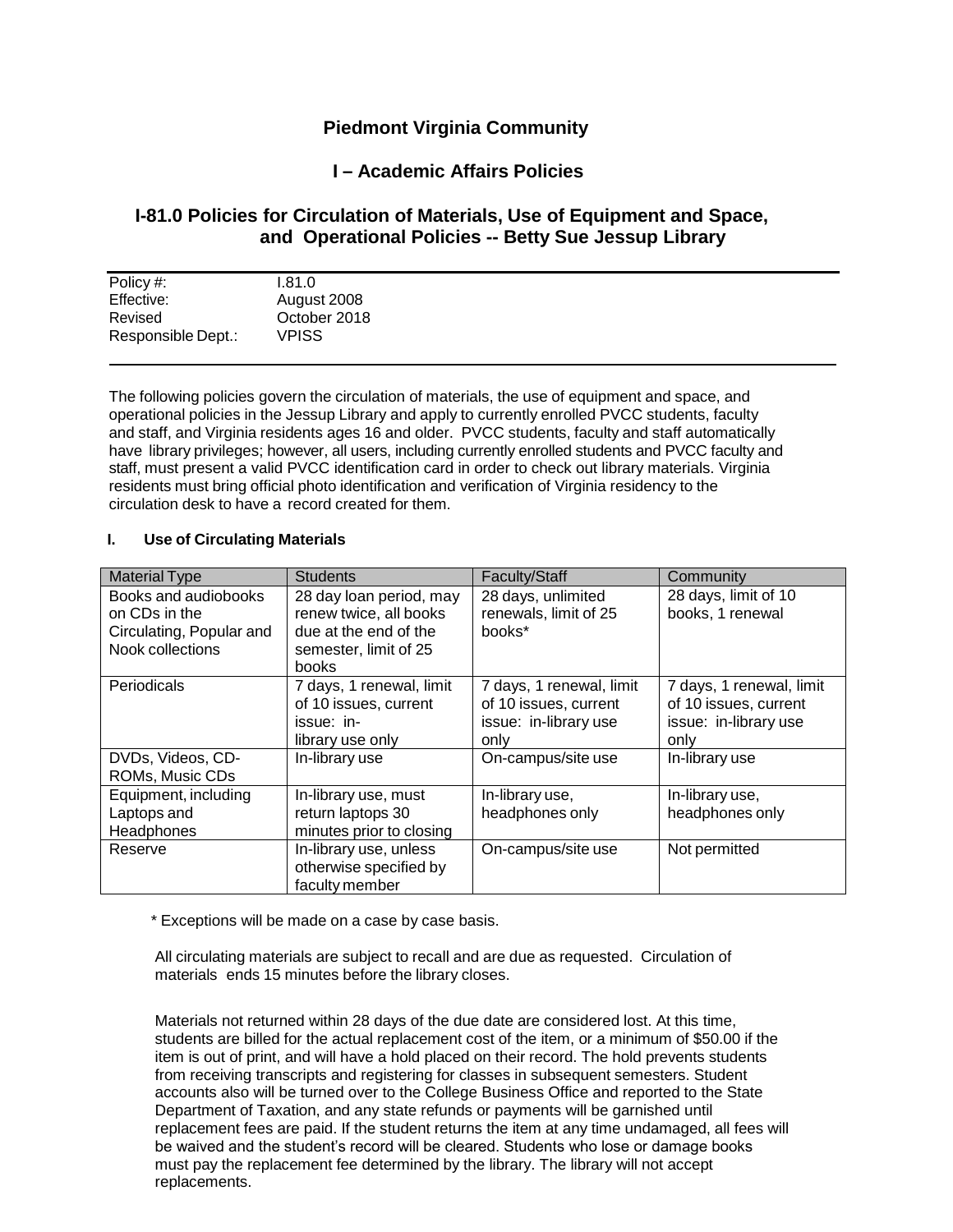Faculty and staff members must return all library materials or pay replacement costs for lost materials prior to leaving the employ of the College. Community members will be billed a replacement charge for unreturned materials.

Any borrower who loses or damages library material will be charged the actual cost to replace it. If a book is no longer in print, there is a minimum charge of \$50.

#### **II.** G.O.A.L. Program

The G.O.A.L. Program allows students to check out a laptop for an entire semester. The laptops are loaned at the beginning of the semester and are due on the last day of exams. Students must apply each semester to participate in the program; only students currently in the program may apply for a laptop in the summer. To be eligible for the program, students must:

- Have an Expected Family Contribution (EFC) of \$0 to \$3000
- Take at least six credits during the semester
- Have one class on the main campus

Once students are accepted into the program, they attend an orientation session on campus; the laptops are distributed during this session. Students also sign a contract detailing their responsibilities and the associated fines. The contract stipulates that

- The computer is the student's responsibility and they are liable for any damage.
- Students will be held responsible for any damage or replacement costs if sustained during their possession.
- The Department of Public Safety & Campus Police must be notified immediately if the laptop is stolen or lost.
- If the laptop is not returned by the last day of exams, then the student will be charged a \$5/day fine. The maximum accruable fine is \$35.
- If the laptop is not returned within seven days of the due date, the student forfeits their ability to participate in the G.O.A.L. Program in the future.
- The student is responsible for returning the laptop within 72 hours if they should drop all their classes.
- The student agrees to abide by the PVCC Computer Use Policy as well as copyright and software laws.
- The student will not hold the college should any loss of data occurs.
- The student is responsible for the replacement fee if the computer is returned more than a year late.

#### **III. Computer Use**

The primary purpose for having computers in the library is to assist students with research related to their coursework at the College. At times when the demand for computers exceeds availability, priority will be as follows:

- Currently enrolled students and faculty and staff engaged in research for coursework or business of the College.
- Currently enrolled students and faculty and staff conducting research not related to coursework.
- Community members engaged in research.

The library staff enforces these priorities by limiting computer time to 30 minutes, restricting use to persons with higher priority or restricting activities not related to research. Any other use of computers must be approved in advance by the library staff.